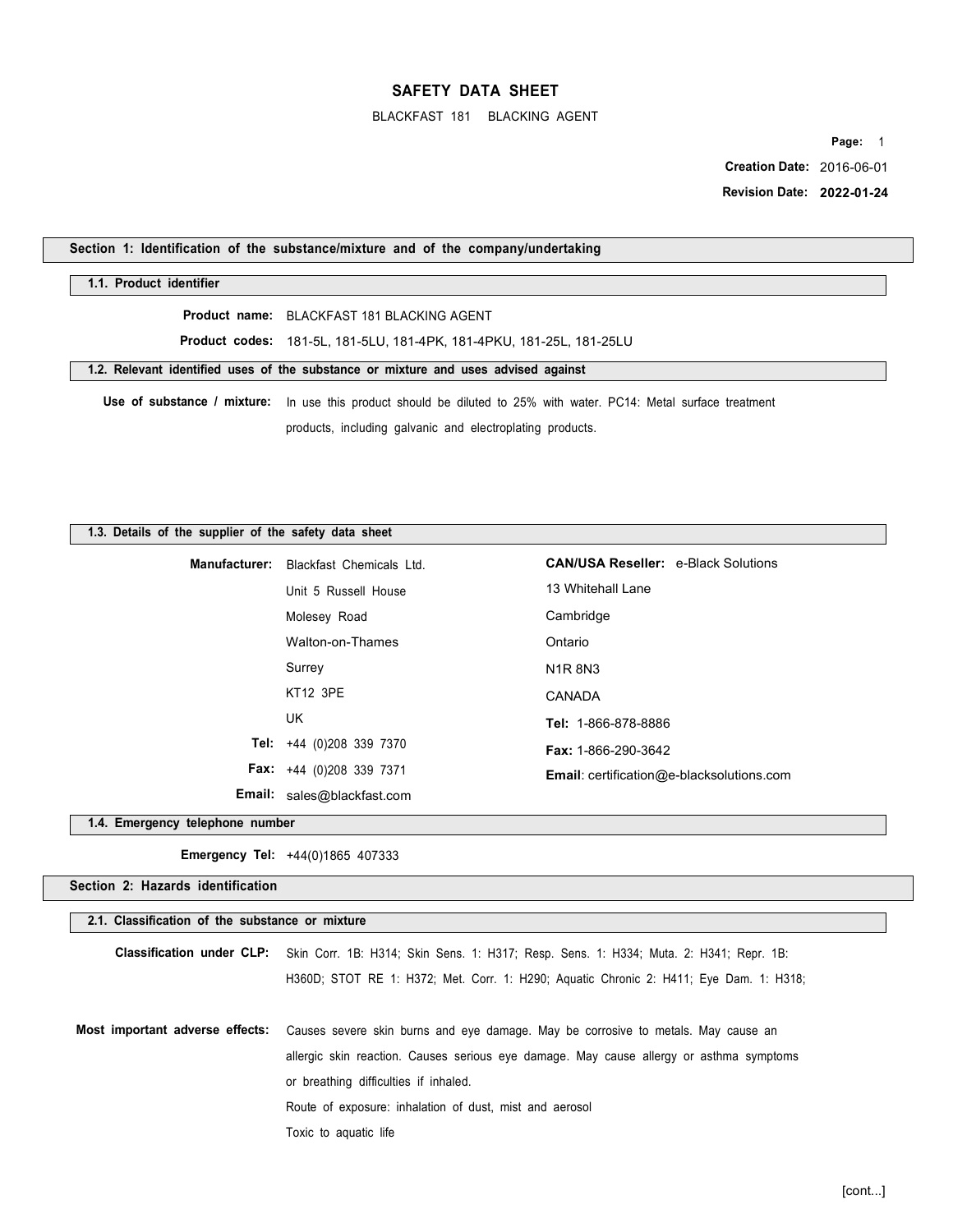BLACKFAST 181 BLACKING AGENT

| Label elements: |                                                                                  |
|-----------------|----------------------------------------------------------------------------------|
|                 | Hazard statements: H314: Causes skin burns and eye damage.                       |
|                 | H290: May be corrosive to metals.                                                |
|                 | H317: May cause an allergic skin reaction.                                       |
|                 | H318: Causes serious eye damage.                                                 |
|                 | H334: May cause allergy or asthma symptoms or breathing difficulties if inhaled. |

|                                  | Hazard pictograms: GHS07: Exclamation Mark                                                        |
|----------------------------------|---------------------------------------------------------------------------------------------------|
|                                  | GHS09: Environmental                                                                              |
|                                  | GHS08: Health hazard                                                                              |
|                                  |                                                                                                   |
| Signal words:                    | <b>WARNING</b>                                                                                    |
| <b>Precautionary statements:</b> | P260: Do not breathe dust/mist/spray.                                                             |
|                                  | P280: Wear protective gloves/protective clothing/eye protection/face protection.                  |
|                                  | P301+312: IF SWALLOWED: Call a POISON CENTER/doctor/ if you feel unwell.                          |
|                                  | P301+330+331: IF SWALLOWED: rinse mouth. Do NOT induce vomiting.                                  |
|                                  | P302+352: IF ON SKIN: Wash with plenty of water.                                                  |
|                                  | P303+361+353: IF ON SKIN (or hair): Take off immediately all contaminated clothing. Rinse         |
|                                  | skin with water/shower.                                                                           |
|                                  | P304+340: IF INHALED: Remove person to fresh air and keep comfortable for breathing.              |
|                                  | P304+341: IF INHALED: If breathing is difficult, remove victim to fresh air and keep at rest in a |
|                                  | position comfortable for breathing.                                                               |
|                                  | P305+351+338: IF IN EYES: Rinse cautiously with water for several minutes. Remove                 |
|                                  | contact lenses, if present and easy to do. Continue rinsing.                                      |
|                                  | P308+313: IF exposed or concerned: Get medical advice.                                            |
|                                  | P310: Immediately call a POISON CENTER/doctor.                                                    |
|                                  | P314: Get medical advice if you feel unwell.                                                      |
|                                  |                                                                                                   |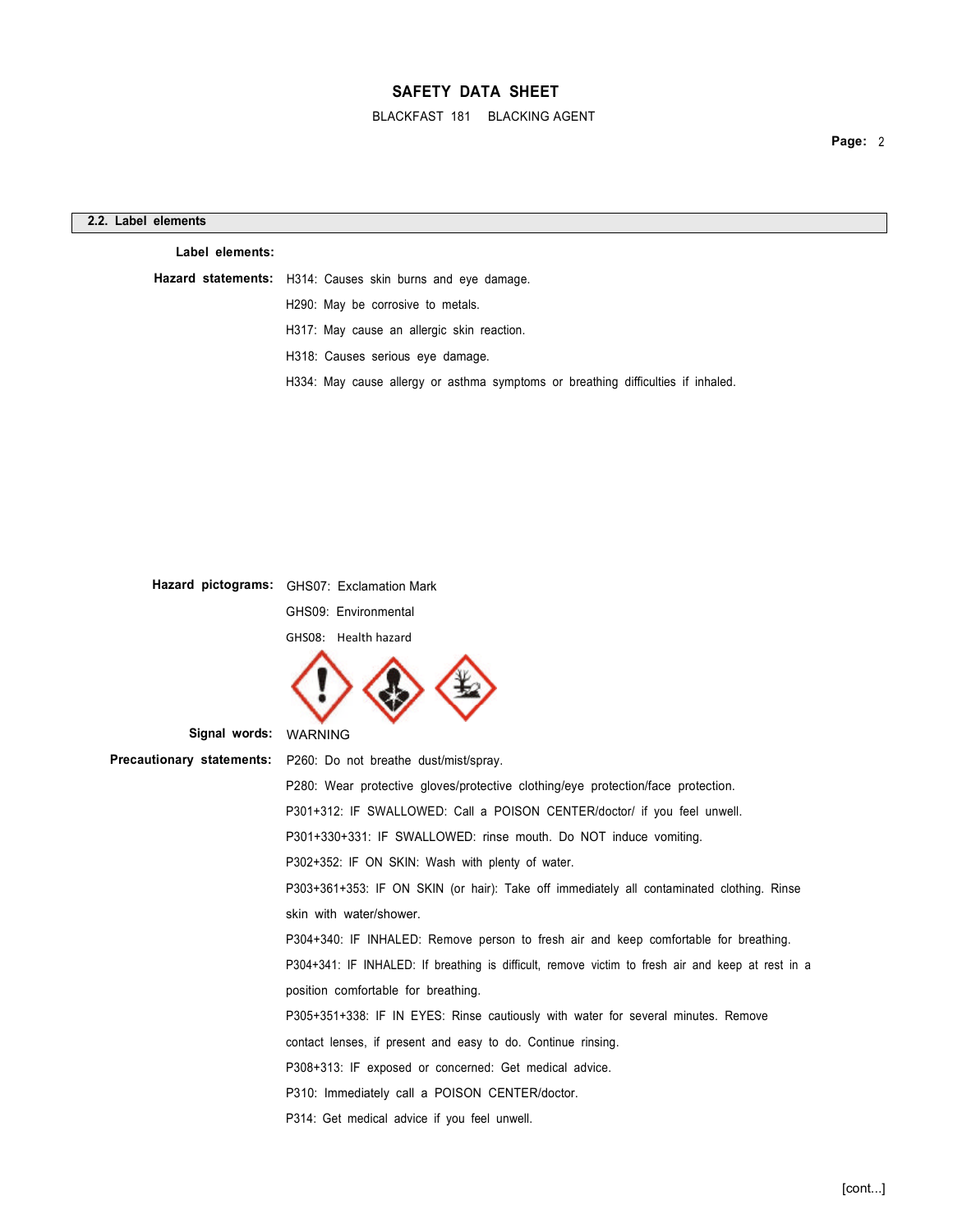### BLACKFAST 181 BLACKING AGENT

### **2.3. Other hazards**

PBT: This product is not identified as a PBT/vPvB substance.

#### **Section 3: Composition/information on ingredients**

### **3.2. Mixtures**

NICKEL SULPHATE - REACH registered number(s): 01-2119439361-44-XXXX

| 232-104-9 | 7786-81-4 | Muta. 2: H341; Repr. 1B: H360D; STOT     | $3%$ |
|-----------|-----------|------------------------------------------|------|
|           |           | RE 1: H372; Acute Tox. 4: H332; Acute    |      |
|           |           | Tox. 4: H302; Skin Irrit. 2: H315; Resp. |      |
|           |           | Sens. 1: H334; Skin Sens. 1: H317;       |      |
|           |           | Aquatic Acute 1: H400; Aquatic Chronic   |      |
|           |           | 1: H410; Carc. 1A: H350; Carc. 1Ai:      |      |
|           |           | H350i                                    |      |

COPPER SULPHATE - REACH registered number(s): 01-2119520556-40-XXXX

| 231-847-6 | 7758-98-7 | Acute Tox. 4: H302; Eye Irrit. 2: H319; | <3%∣ |
|-----------|-----------|-----------------------------------------|------|
|           |           | Skin Irrit. 2: H315; Aquatic Chronic 1: |      |
|           |           | H410; Aquatic Acute 1: H400             |      |

ORTHOPHOSPHORIC ACID - REACH registered number(s): 01-2119485924-24-XXXX

| 231<br>$\sim$<br>-כככ<br>-<br>. | າດ ເ<br>7661<br>ാഠ-∠<br>___ | H314<br>Skin<br>1B:<br>Corr. | $2\%$<br><u>- . - </u> |
|---------------------------------|-----------------------------|------------------------------|------------------------|
|                                 |                             |                              |                        |

SELENIUM DIOXIDE

| 231-194-7 | 7446-08-4 | Acute Tox. 3: H301+331; Aquatic Acute  | <3% |
|-----------|-----------|----------------------------------------|-----|
|           |           | 1: H400; Aquatic Chronic 4: H413; STOT |     |
|           |           | RE 2: H373                             |     |

#### **Section 4: First aid measures**

#### **4.1. Description of first aid measures**

**Skin contact:** Remove all contaminated clothes and footwear immediately unless stuck to skin. Drench the affected skin with running water for 10 minutes or longer if substance is still on skin.

- **Eye contact:** Bathe the eye with running water for 15 minutes. Transfer to hospital for specialist examination.
	- **Ingestion:** Wash out mouth with water. Do not induce vomiting. Give 1 cup of water to drink every 10 minutes. If unconscious, check for breathing and apply artificial respiration if necessary. If unconscious and breathing is OK, place in the recovery position. Transfer to hospital as soon as possible.
- **Inhalation:** Remove from exposure ensuring one's own safety whilst doing so. If unconscious and breathing is OK, place in the recovery position. If conscious, ensure the casualty sits or lies down. Consult a doctor.

### **4.2. Most important symptoms and effects, both acute and delayed**

**Skin contact:** There may be irritation and redness at the site of contact. An itchy rash may occur at the site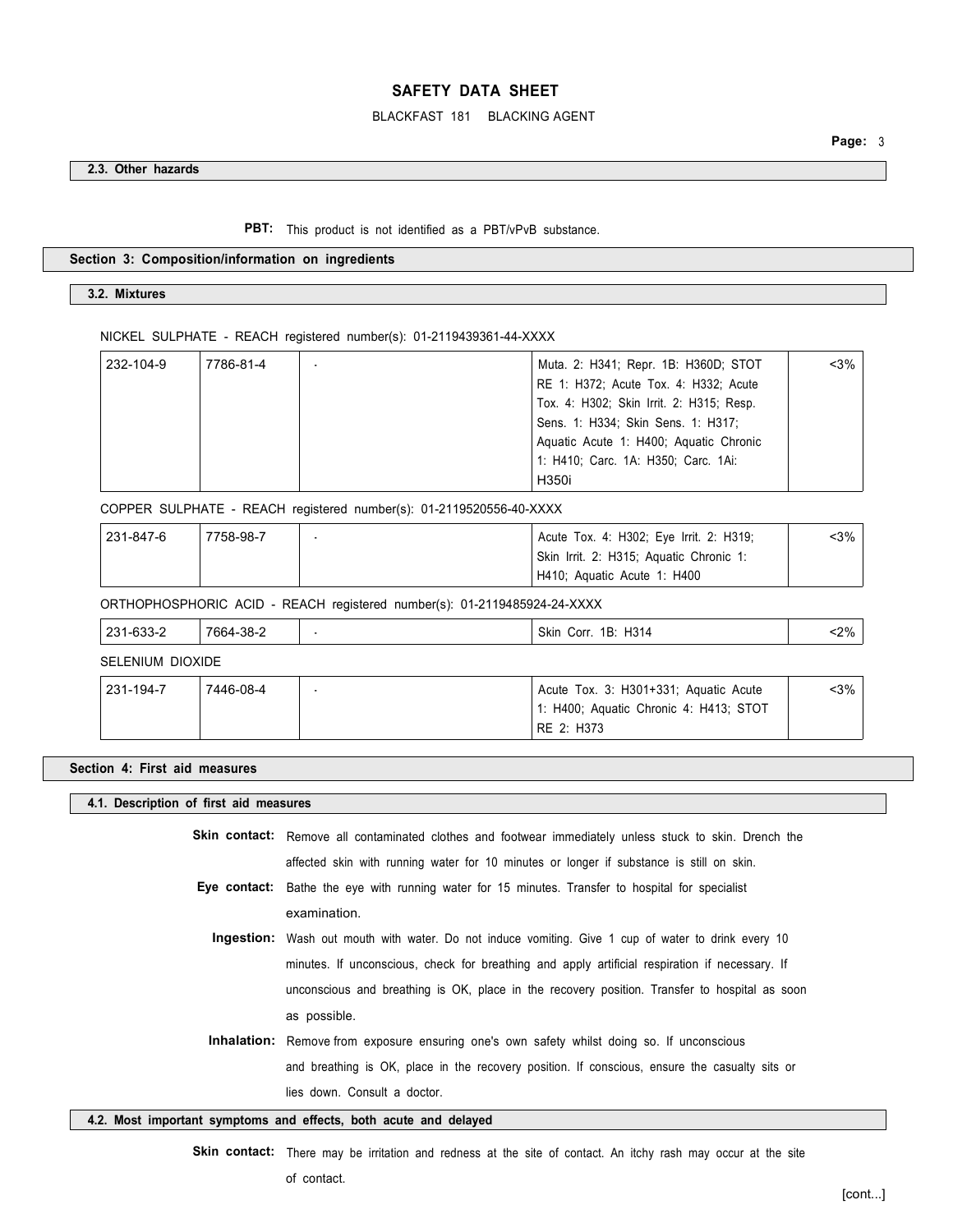### BLACKFAST 181 BLACKING AGENT

**Page:** 4

**Eye contact:** There may be pain and redness. May cause permanent damage.

**Ingestion:** There may be soreness and redness of the mouth and throat. Nausea and stomach pain may occur. There may be vomiting and diarrhoea. It is unlikely that this substance will be swallowed due to its physical properties.

**Inhalation:** There may be irritation of the throat with a feeling of tightness in the chest.

**Delayed / immediate effects:** Toxicological data is based on animal data.

#### **4.3. Indication of any immediate medical attention and special treatment needed**

**Immediate / special treatment:** Eye bathing equipment should be available on the premises.

**Section 5: Fire-fighting measures** 

**5.1. Extinguishing media** 

**Extinguishing media:** Suitable extinguishing media for the surrounding fire should be used. Use water spray to cool containers.

#### **5.2. Special hazards arising from the substance or mixture**

**Exposure hazards:** Irritant. In combustion emits toxic fumes.

#### **5.3. Advice for fire-fighters**

Advice for fire-fighters: Wear self-contained breathing apparatus. Wear protective clothing to prevent contact with

skin and eyes.

#### **Section 6: Accidental release measures**

**6.1. Personal precautions, protective equipment and emergency procedures** 

**Personal precautions:** Do not create dust. Do not attempt to take action without suitable protective clothing - see section 8 of SDS. Mark out the contaminated area with signs and prevent access to

unauthorised personnel. Turn leaking containers leak-side up to prevent the escape of liquid.

### **6.2. Environmental precautions**

**Environmental precautions:** Do not discharge into drains or rivers. Contain the spillage using bunding.

### **6.3. Methods and material for containment and cleaning up**

**Clean-up procedures:** Clean-up should be dealt with only by qualified personnel familiar with the specific substance.

Absorb into dry earth or sand. Transfer to a closable, labelled salvage container for disposal

by an appropriate method.

### **6.4. Reference to other sections**

**Reference to other sections:** Refer to section 8 of SDS.

#### **Section 7: Handling and storage**

#### **7.1. Precautions for safe handling**

**Handling requirements:** Avoid direct contact with the substance. Avoid the formation or spread of mists in the air.

Avoid the formation or spread of dust in the air.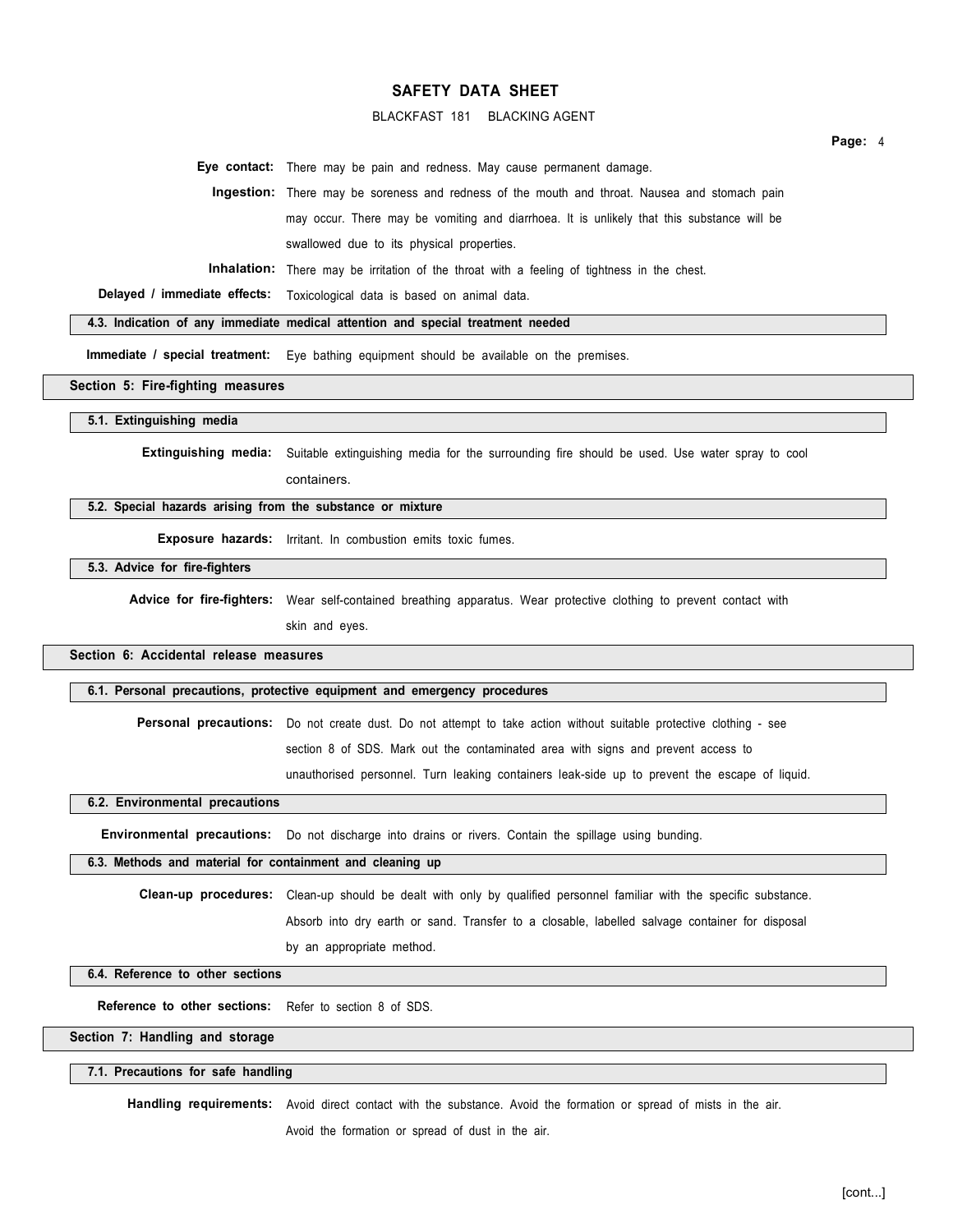### BLACKFAST 181 BLACKING AGENT

### **7.2. Conditions for safe storage, including any incompatibilities**

Storage conditions: Store in a cool, well ventilated area. Keep container tightly closed.

**Suitable packaging:** Polyethylene. Do not use steel containers. Do not use aluminium or steel containers.

### **7.3. Specific end use(s)**

**Specific end use(s):** PC14: Metal surface treatment products, including galvanic and electroplating products.

#### **Section 8: Exposure controls/personal protection**

**8.1. Control parameters** 

#### **Hazardous ingredients:**

**COPPER SULPHATE** 

#### Workplace exposure limits: **Respirable dust in the set of the set of the set of the set of the set of the set of the set of the set of the set of the set of the set of the set of the set of the set of the set of the set of**

| <b>State</b> | TWA<br>, hour | STEL<br>15<br>$\cdot$ min. | TWA<br>hour    | STEL<br>min. |
|--------------|---------------|----------------------------|----------------|--------------|
| <b>USA</b>   |               | 2mg/m3                     | $0.2$ mg/m $3$ |              |

### **ORTHOPHOSPHORIC ACID**

| <b>USA</b>              |                |  |  |
|-------------------------|----------------|--|--|
| <b>SELENIUM DIOXIDE</b> |                |  |  |
| USA                     | $0.1$ mg/m $3$ |  |  |

#### **DNEL/PNEC Values**

#### **Hazardous ingredients:**

#### **NICKEL SULPHATE**

| Type        | Exposure          | Value                | Population         | Effect   |
|-------------|-------------------|----------------------|--------------------|----------|
| <b>DNEL</b> | Inhalation        | $0.05$ mg/m $3$      | <b>Workers</b>     | Systemic |
| <b>DNEL</b> | Inhalation        | $0.05$ mg/m $3$      | <b>Workers</b>     | Local    |
| <b>DNEL</b> | Dermal            | $0.00044$ mg/cm2     | <b>Workers</b>     | Local    |
| <b>DNEL</b> | <b>Inhalation</b> | 20 <sub>ng</sub> /m3 | General Population | Systemic |
| <b>DNEL</b> | Inhalation        | 20 <sub>ng</sub> /m3 | General Population | Local    |
| <b>DNEL</b> | Oral              | $0.022$ mg/kg        | General Population | Systemic |

#### **ORTHOPHOSPHORIC ACID**

| -<br>vpe    | osure      | alue/  | งulation | ≞ffect |
|-------------|------------|--------|----------|--------|
| <b>DNEL</b> | Inhalation | 1mg/m3 |          | ∟ocal  |

#### **8.2. Exposure controls**

**Engineering measures:** The floor of the storage room must be impermeable to prevent the escape of liquids.

**Respiratory protection:** Self-contained breathing apparatus must be available in case of emergency.

Hand protection: Gloves (acid resistant). Breakthrough time of the glove material > 8 hours.

**Eye protection:** Tightly fitting safety goggles. Ensure eye bath is to hand.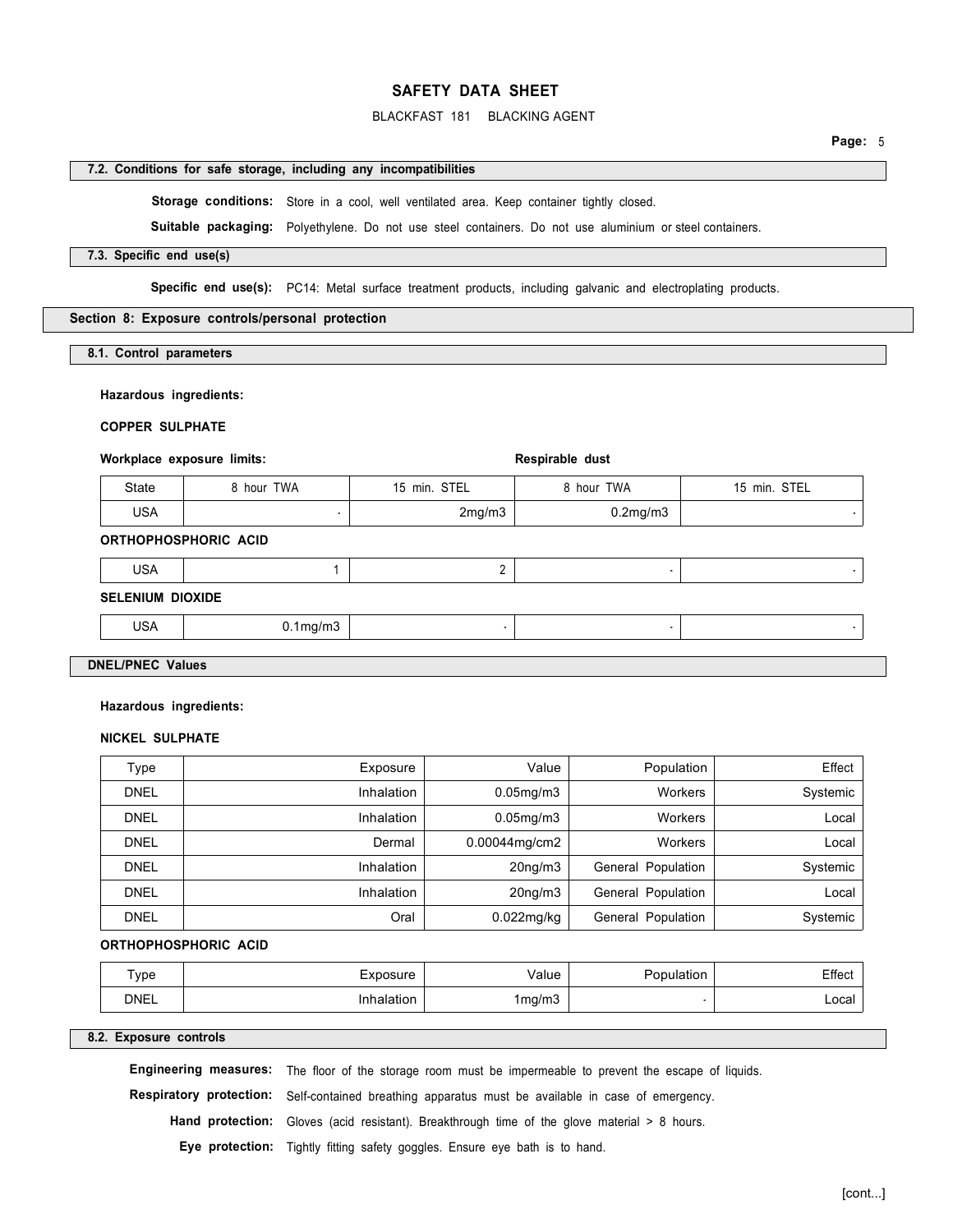### BLACKFAST 181 BLACKING AGENT

**Page:** 6

Skin protection: Acid-resistant protective clothing.

**Environmental:** Prevent from entering in public sewers or the immediate environment.

### **Section 9: Physical and chemical properties**

#### **9.1. Information on basic physical and chemical properties**

| <b>State: Liquid</b>                                    |                                                  |                                                        |                                  |
|---------------------------------------------------------|--------------------------------------------------|--------------------------------------------------------|----------------------------------|
| Colour: Blue                                            |                                                  |                                                        |                                  |
|                                                         | Odour: Perceptible odour                         |                                                        |                                  |
| Evaporation rate: Negligible                            |                                                  |                                                        |                                  |
|                                                         | <b>Oxidising:</b> Non-oxidising (by EC criteria) |                                                        |                                  |
| <b>Solubility in water:</b> Soluble                     |                                                  |                                                        |                                  |
|                                                         | Viscosity: Non-viscous                           |                                                        |                                  |
| Boiling point/range°C: 100 (212F)                       |                                                  | Melting point/range <sup>o</sup> C: No data available. |                                  |
| <b>Flammability limits %: lower:</b> No data available. |                                                  |                                                        | <b>upper:</b> No data available. |
| Flash point $C: >93$ (200F)                             |                                                  | Part.coeff. n-octanol/water: No data available.        |                                  |
| Autoflammability°C: No data available.                  |                                                  | Vapour pressure: No data available.                    |                                  |
| Relative density: 1.16                                  |                                                  | pH: 3                                                  |                                  |
|                                                         | <b>VOC g/l:</b> Not applicable.                  |                                                        |                                  |

**9.2. Other information** 

**Other information:** No data available.

**Section 10: Stability and reactivity** 

**10.1. Reactivity** 

**Reactivity:** Stable under recommended transport or storage conditions.

**10.2. Chemical stability** 

**Chemical stability:** Stable under normal conditions.

## **10.3. Possibility of hazardous reactions**

**Hazardous reactions:** Hazardous reactions will not occur under normal transport or storage conditions.

Decomposition may occur on exposure to conditions or materials listed below.

**10.4. Conditions to avoid** 

**Conditions to avoid:** Heat.

**10.5. Incompatible materials** 

**Materials to avoid:** Strong oxidising agents. Strong acids.

### **10.6. Hazardous decomposition products**

**Haz. decomp. products:** In combustion emits toxic fumes.

**Section 11: Toxicological information**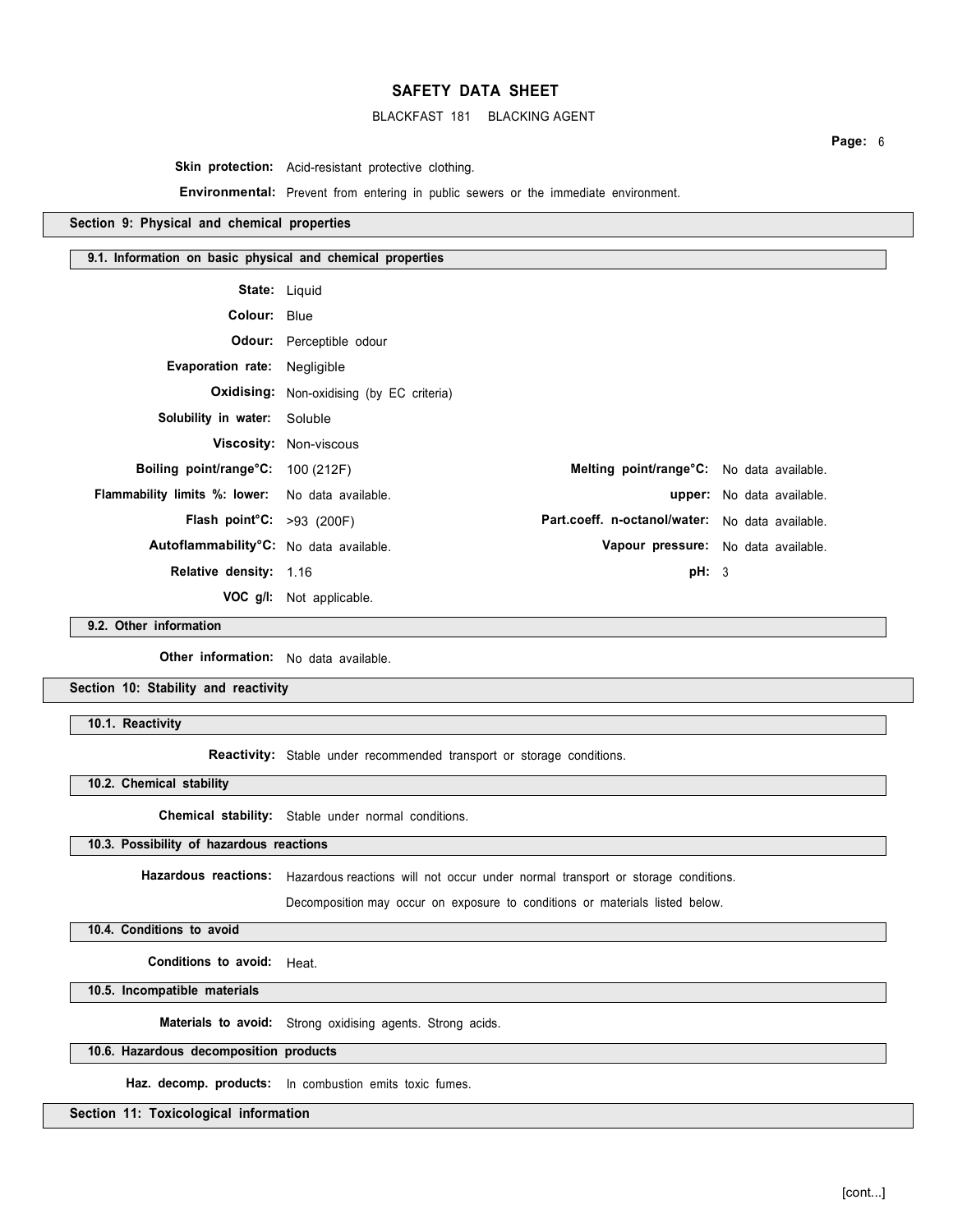### BLACKFAST 181 BLACKING AGENT

### **11.1. Information on toxicological effects**

### **Hazardous ingredients:**

#### **NICKEL SULPHATE**

| ORAL | RAT | ---<br>LD50 | 264 | ma/ka<br>$\cdot$<br>. . |
|------|-----|-------------|-----|-------------------------|

### **COPPER SULPHATE**

| ' ORAL | HMN | LDLO<br>___           |     | mg/kg      |
|--------|-----|-----------------------|-----|------------|
| ' ORAL | RAT | LD50<br>$\sim$ $\sim$ | 482 | mg/kg<br>ັ |

### **ORTHOPHOSPHORIC ACID**

| <b>DERMAL</b> | , RBT      | LD50 | 2170<br>-41 | mg/kg |
|---------------|------------|------|-------------|-------|
| ORL `         | <b>RAT</b> | LD50 | 1530        | mg/kg |

### **SELENIUM DIOXIDE**

| <b>ORA</b><br>◡੶੶੶ | −۸ د<br>$\mathbf{v}$ | <b>_D50</b><br>$ -$ | 68<br>$ -$ | ma/ko<br>. |
|--------------------|----------------------|---------------------|------------|------------|
|--------------------|----------------------|---------------------|------------|------------|

## **Relevant hazards for substance:**

| Hazard                         | Route      | Basis                 |
|--------------------------------|------------|-----------------------|
| Skin corrosion/irritation      | <b>DRM</b> | Hazardous: calculated |
| Serious eye damage/irritation  | <b>OPT</b> | Hazardous: calculated |
| Respiratory/skin sensitisation | INH DRM    | Hazardous: calculated |
| Germ cell mutagenicity         |            | Hazardous: calculated |
| Carcinogenicity                |            | Hazardous: calculated |
| Reproductive toxicity          |            | Hazardous: calculated |
| STOT-repeated exposure         |            | Hazardous: calculated |

### **Symptoms / routes of exposure**

**Skin contact:** There may be irritation and redness at the site of contact. An itchy rash may occur at the site of contact.

**Eye contact:** There may be pain and redness. May cause permanent damage.

**Ingestion:** There may be soreness and redness of the mouth and throat. Nausea and stomach pain may occur. There may be vomiting and diarrhoea. It is unlikely that this substance will be swallowed due to its physical properties.

**Inhalation:** There may be irritation of the throat with a feeling of tightness in the chest.

**Delayed / immediate effects:** Toxicological data is based on animal data.

**Section 12: Ecological information** 

**12.1. Toxicity**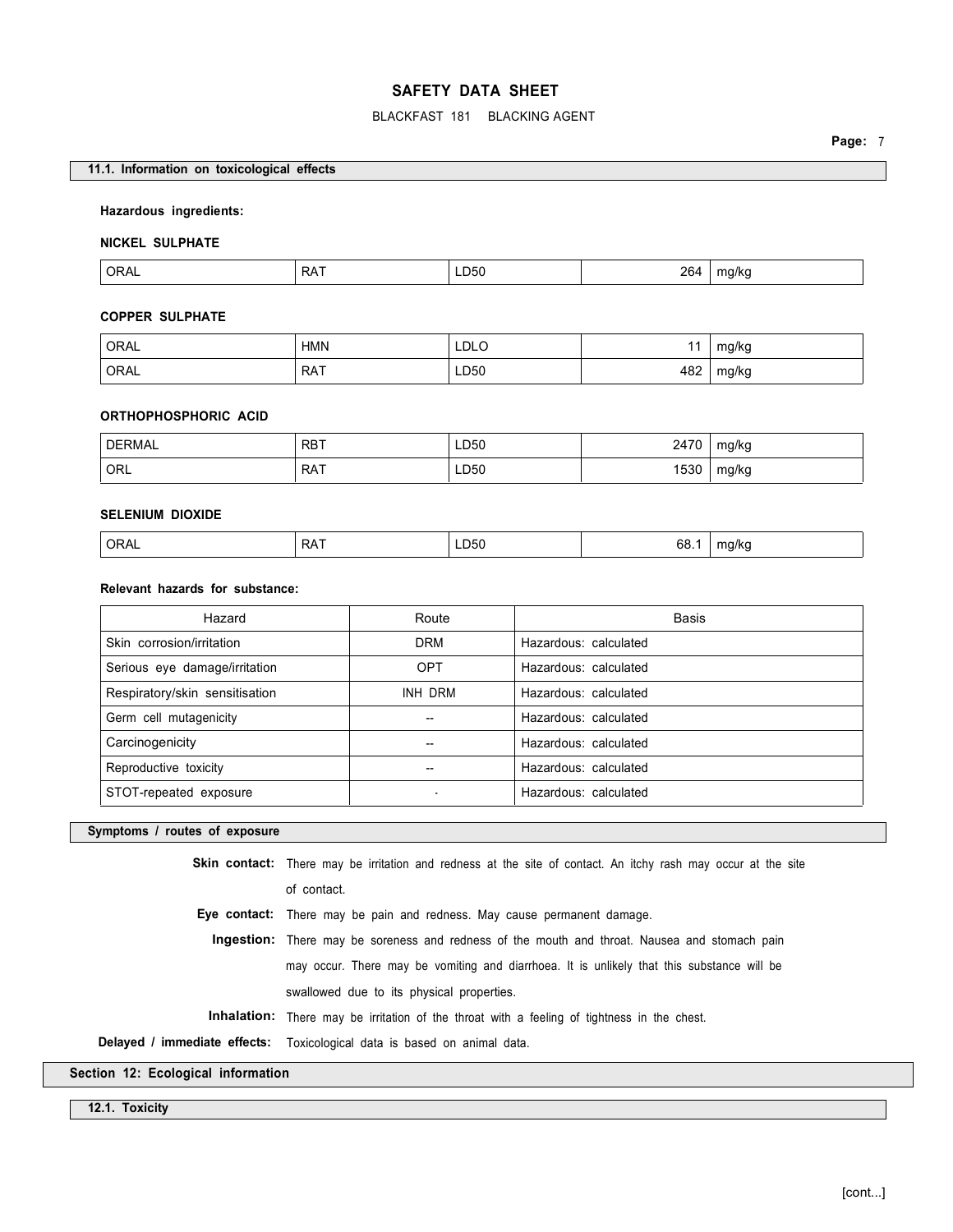BLACKFAST 181 BLACKING AGENT

**Page:** 8

#### **Hazardous ingredients:**

## **NICKEL SULPHATE**

| ALGAE       | 72H ErC50 | 6.03 | mg/l |
|-------------|-----------|------|------|
| ALGAE       | 96H LC50  | 18.4 | mg/l |
| DAPHNIA     | 48H EC50  | 2.72 | mg/l |
| <b>FISH</b> | 96H LC50  | 14.7 | mg/l |

#### **COPPER SULPHATE**

| ALGAE         | 48H EC50 | 0.1  | mg/l      |
|---------------|----------|------|-----------|
| Daphnia magna | 48H EC50 | 2.44 | mg/l      |
| Daphnia magna | 96H LC50 | 0.1  | mg/l      |
| <b>FISH</b>   | 96H LC50 | 810  | $\mu$ g/l |

### **SELENIUM DIOXIDE**

| ALGAE   | 72H ErC50 | 0.9  | mg/l |
|---------|-----------|------|------|
| DAPHNIA | 48H EC50  | 4.8  | mg/l |
| ∣ FISH  | 96H LC50  | 7.46 | mg/l |

### **12.2. Persistence and degradability**

**Persistence and degradability:** Biodegradable.

**12.3. Bioaccumulative potential** 

**Bioaccumulative potential:** No bioaccumulation potential.

**12.4. Mobility in soil** 

**Mobility:** Readily absorbed into soil.

## **12.5. Results of PBT and vPvB assessment**

**Persistence (P-):** 

**Persistence result:** not P-**Bioaccumulation (B-):** 

**Toxicity (T-):** 

mg/l

**NOEC for marine or freshwater organisms:** <0.1

**Carc. cat. 1/2, Muta. cat 1/2, Tera. cat. 1/2/3, R48 (see s.2):** Yes

**Toxicity result:** T

**Bioaccumulation result:** not B-

**PBT identification:** This product is not identified as a PBT/vPvB substance.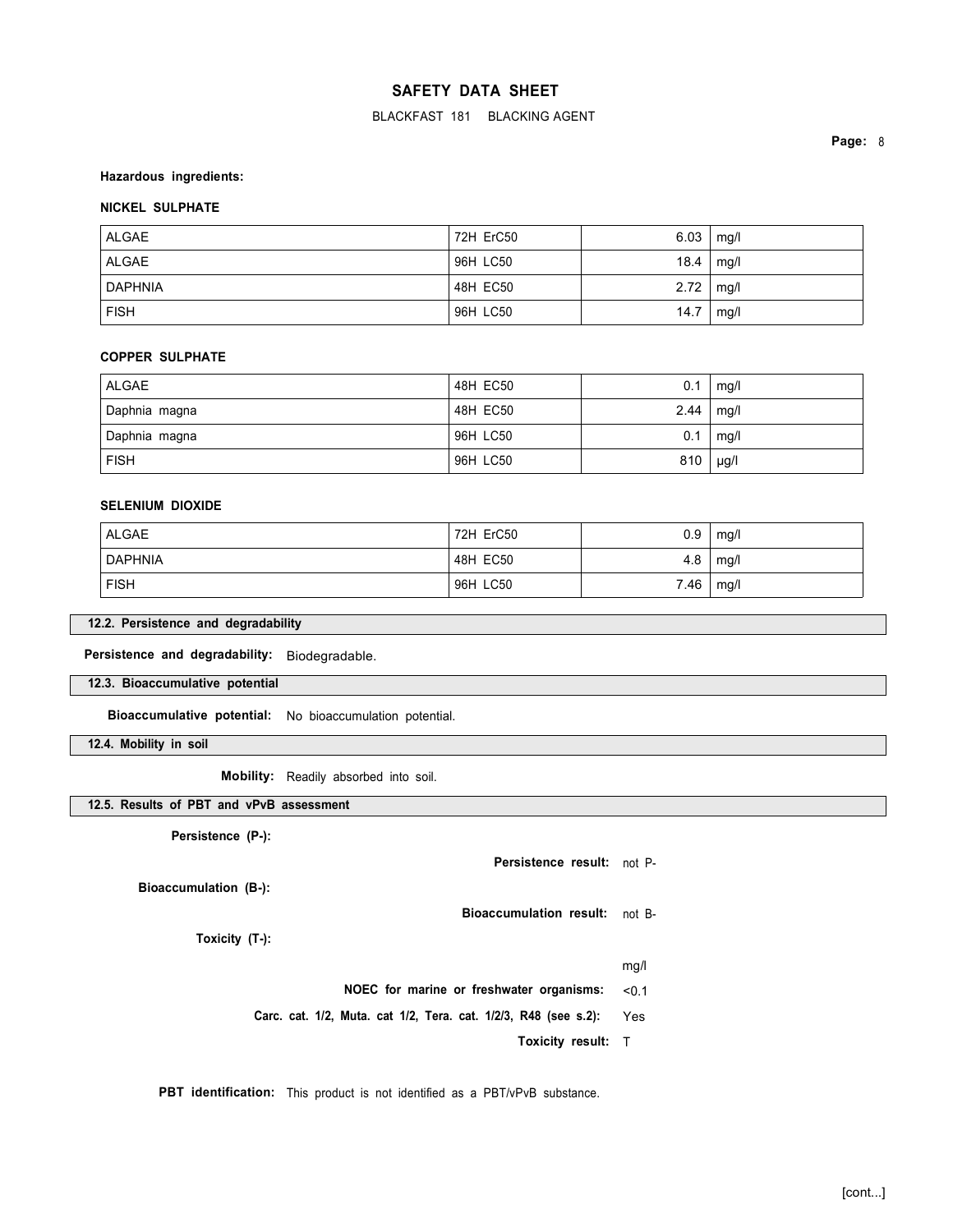## BLACKFAST 181 BLACKING AGENT

**Page:** 9

#### **12.6. Other adverse effects**

**Other adverse effects:** Toxic to aquatic organisms.

**Section 13: Disposal considerations** 

### **13.1. Waste treatment methods**

|                             | <b>Disposal operations:</b> Transfer to a suitable container and arrange for collection by specialised disposal company. |
|-----------------------------|--------------------------------------------------------------------------------------------------------------------------|
| Waste code number: 11 01 98 |                                                                                                                          |
|                             | <b>Disposal of packaging:</b> Dispose of in a regulated landfill site or other method for hazardous or toxic wastes.     |
|                             | <b>NB:</b> The user's attention is drawn to the possible existence of regional or national regulations                   |
|                             | regarding disposal.                                                                                                      |
| 4. Termony of information   |                                                                                                                          |

**Section 14: Transport information** 

**Transport class:** This product does not required a classification for transport

## **Section 15: Regulatory information**

**15.1. Safety, health and environmental regulations specific for the substance or mixture** 

**Specific regulations:** Not applicable